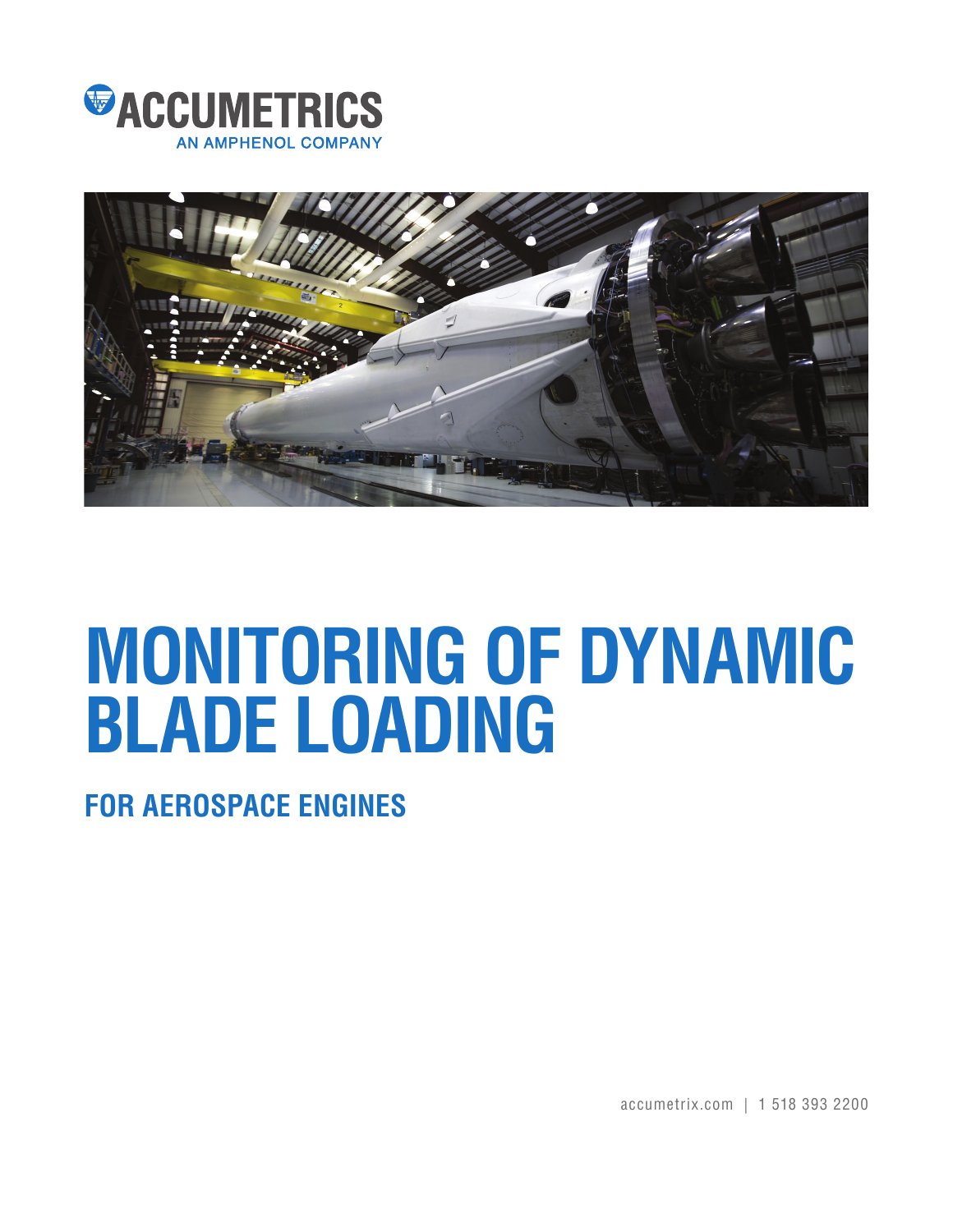## **Application: Aerospace Engine Dynamic Blade Loading Monitoring**

**Wireless torque telemetry of strain gage signals on inducer and quill shafts of an axial flow pump**

**Industry:** Aerospace

**Product:** [AT-7000](http://www.accumetrix.com/Multi-ChannelTelemetry/AT7000) 

## **Parameters measured:** Torque

A major aerospace company needed a reliable and compact method of monitoring the dynamic blade motion of a rocket's pump at 6000 RPM. The wireless transmission of strain measurements through use of a center-of-shaft mounted AT-7000 multichannel digital telemetry system provided the desired dynamic torque information. With an easy to operate turn-key installation, signals were measured, digitized, and transmitted from eight channels of 350 ohm strain gages. The AT-7000 provided all excitation and signal conditioning necessary for the strain gages, and also provided remotely controlled shunt calibration for all channels. Sample rates of 5888 samples per second provided DC to 2 kHz bandwidth signal reconstruction at the remote Receiver.

Benefits:

- Compact center of shaft design for high G force
- Induction powered- no batteries
- EMI resistant digital telemetry
- Anti-aliased data
- Precision measurements with good bandwidths
- No slip rings; nothing to wear or maintain

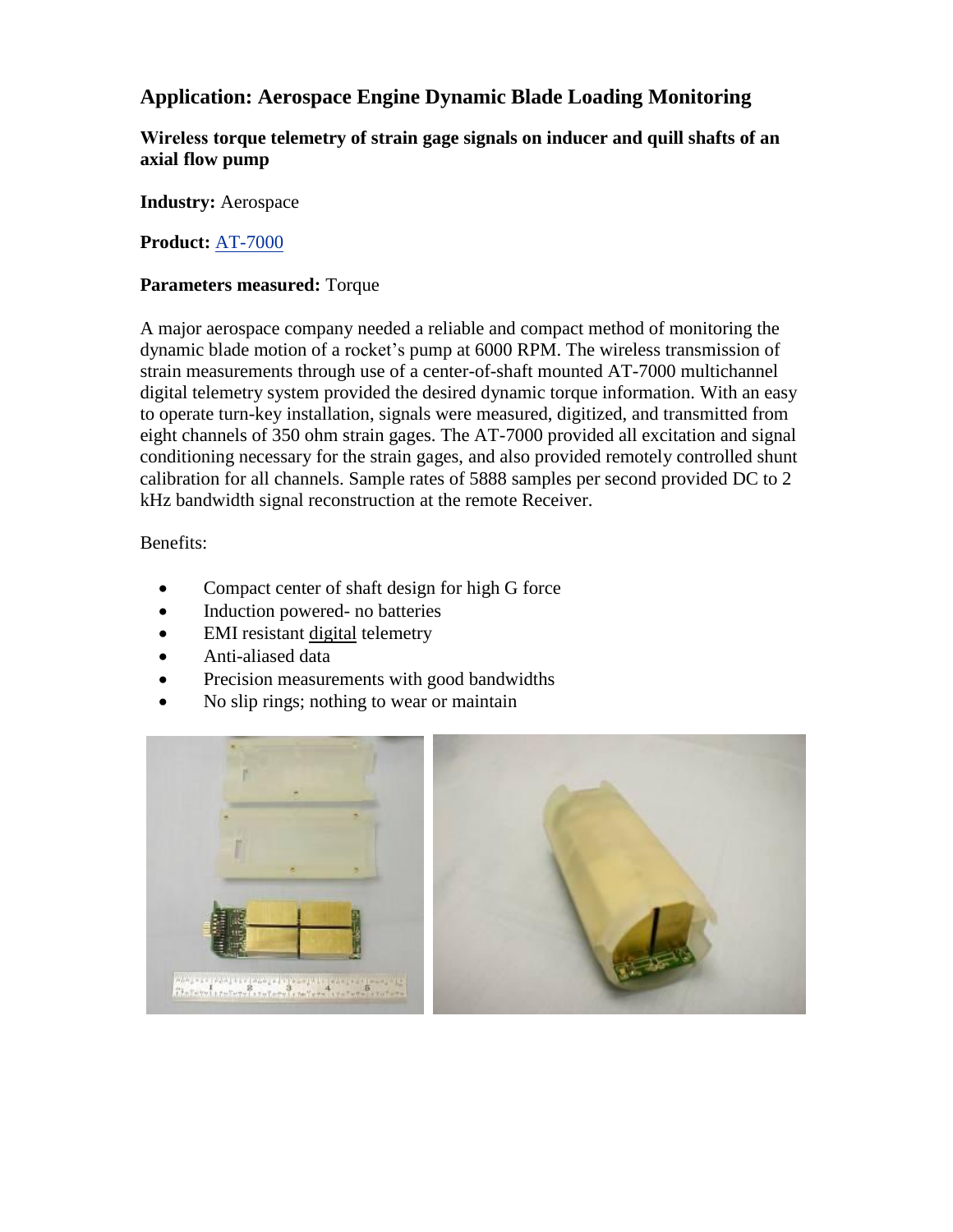

The picture above-left shows the Transmitter's electronics modular design for the 8 strain measurements; on the upper right, the electronics are shown in a rapid-prototype housing prior to insertion in a metal coupling. The exterior of the coupling, with a glass laminate induction power pickup coil assembly is shown in the lower left picture. The Receiver (digital to analog outputs device) is shown on the lower right.

The AT-7000 can also be configured in a clamp collar for mid-shaft mounting, and can be used to measure rotor temperatures, voltages and currents, detection of ground faults, and torsional vibration.